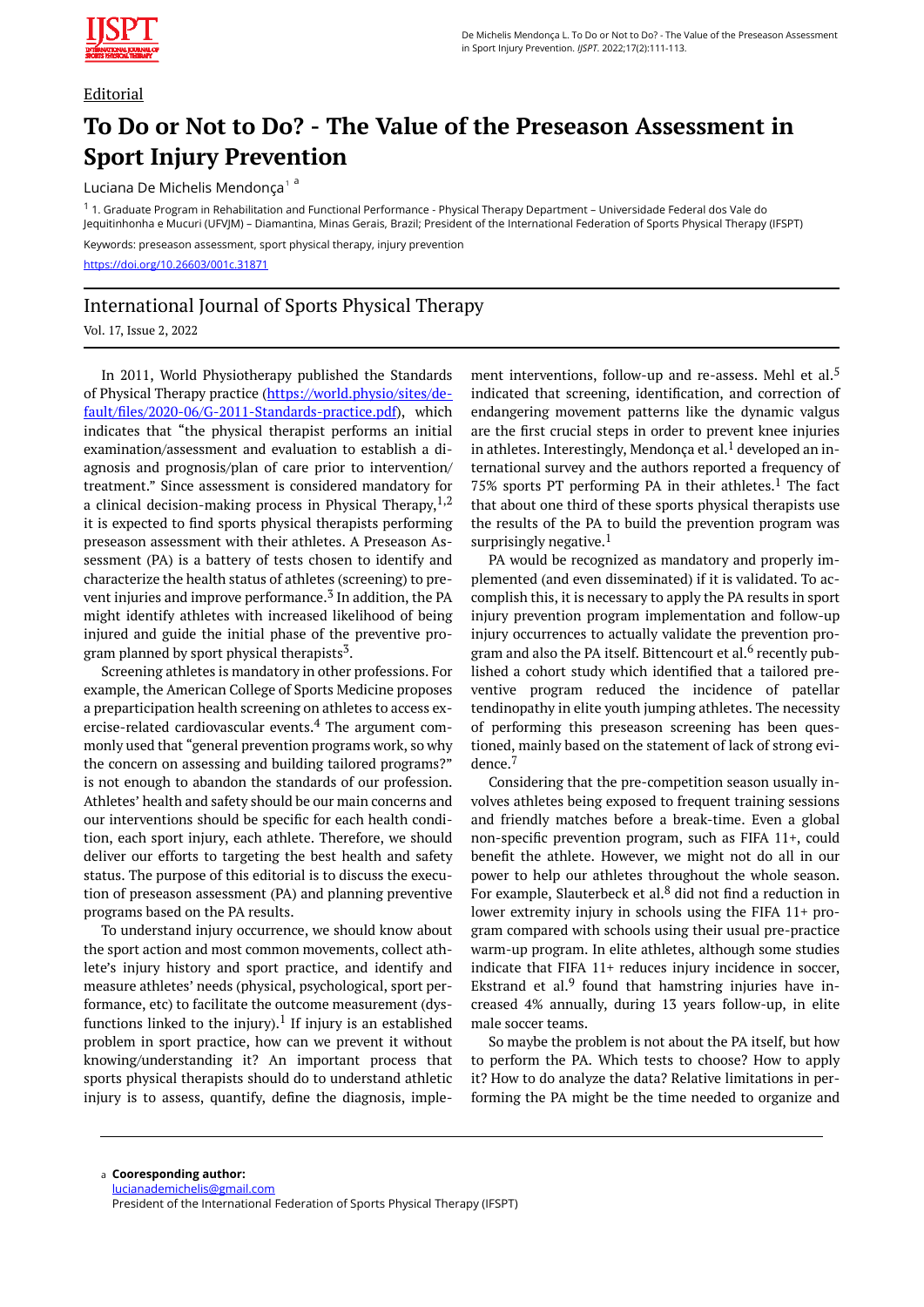execute, high-cost equipment and lack of methodological rigor. <sup>1</sup> However, those limitations could be easily addressed with strategies such as substituting tests using expensive equipment for clinical tests, keeping the scientific rigor (i.e. LESS), $10$  and possibly involving university students to make the process easier to execute.

The purpose of the PA is not to predict injury, but it to screen our athletes, identify risk profiles, and set specific parameters to improve their capacity to deal with sport demands.<sup>6</sup> We should use PA results to build a tailored preventive program to help our athletes achieve the strength and skill to perform.<sup>6</sup> Considering that PA procedures could be performed on the field using low-cost equipment, these regimens should be promoted and facilitated in sports organizations world-wide, by means of shared consensus amongst the organization's medical and technical staffs.

Submitted: December 01, 2021 CST, Accepted: January 01, 2022 **CST** 



This is an open-access article distributed under the terms of the Creative Commons Attribution 4.0 International License (CCBY-NC-4.0). View this license's legal deed at https://creativecommons.org/licenses/by-nc/4.0 and legal code at https://creativecommons.org/licenses/by-nc/4.0/legalcode for more information.